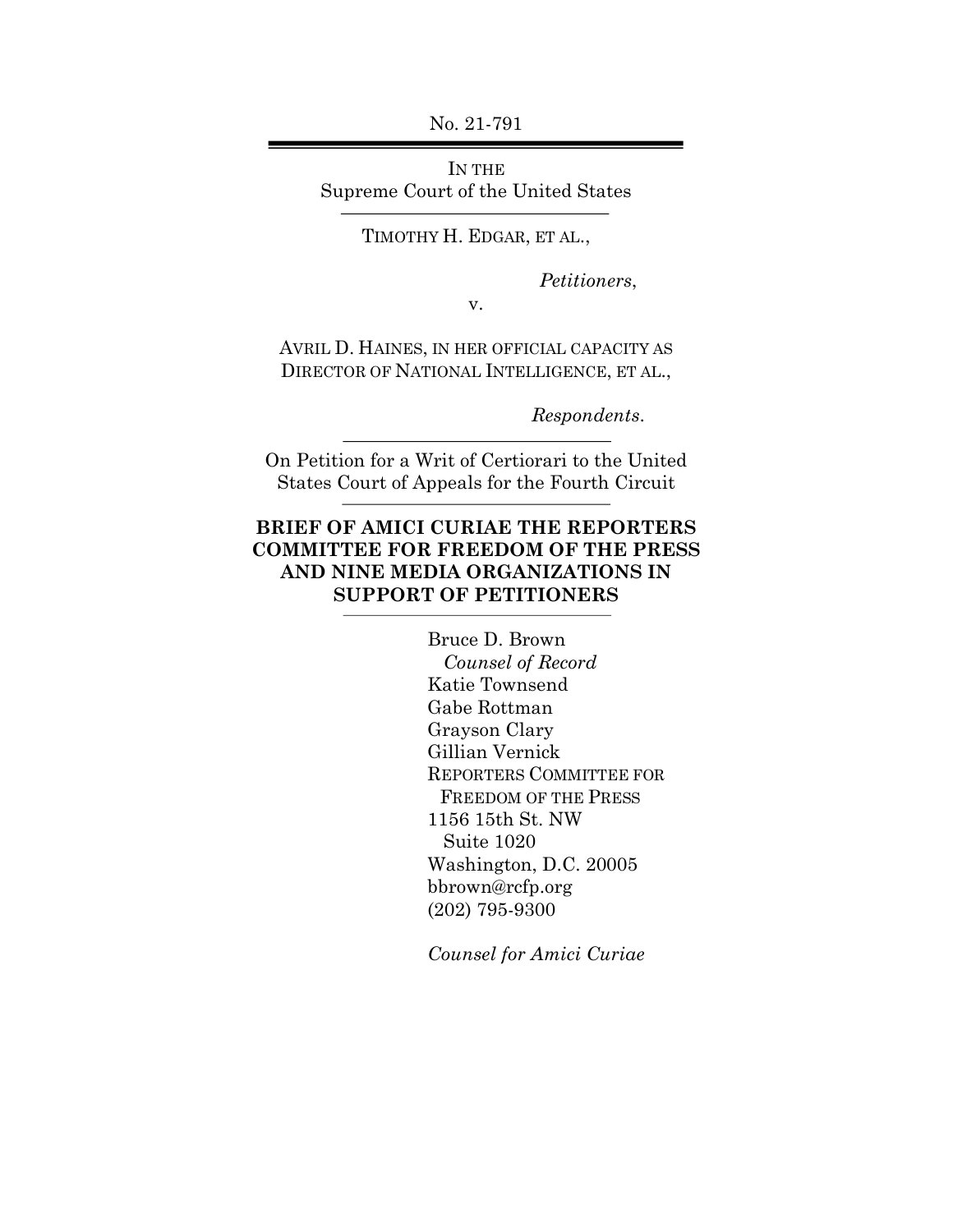## **TABLE OF CONTENTS**

|                | INTEREST OF AMICI CURIAE1                                                        |  |
|----------------|----------------------------------------------------------------------------------|--|
|                | SUMMARY OF THE ARGUMENT 2                                                        |  |
|                |                                                                                  |  |
| $\mathbf{I}$ . | The current system of prepublication<br>review erodes the First Amendment rights |  |
|                | II. Information suppressed under the<br>national security prepublication review  |  |
|                | III. <i>Snepp</i> does not bless the current system 15                           |  |
|                |                                                                                  |  |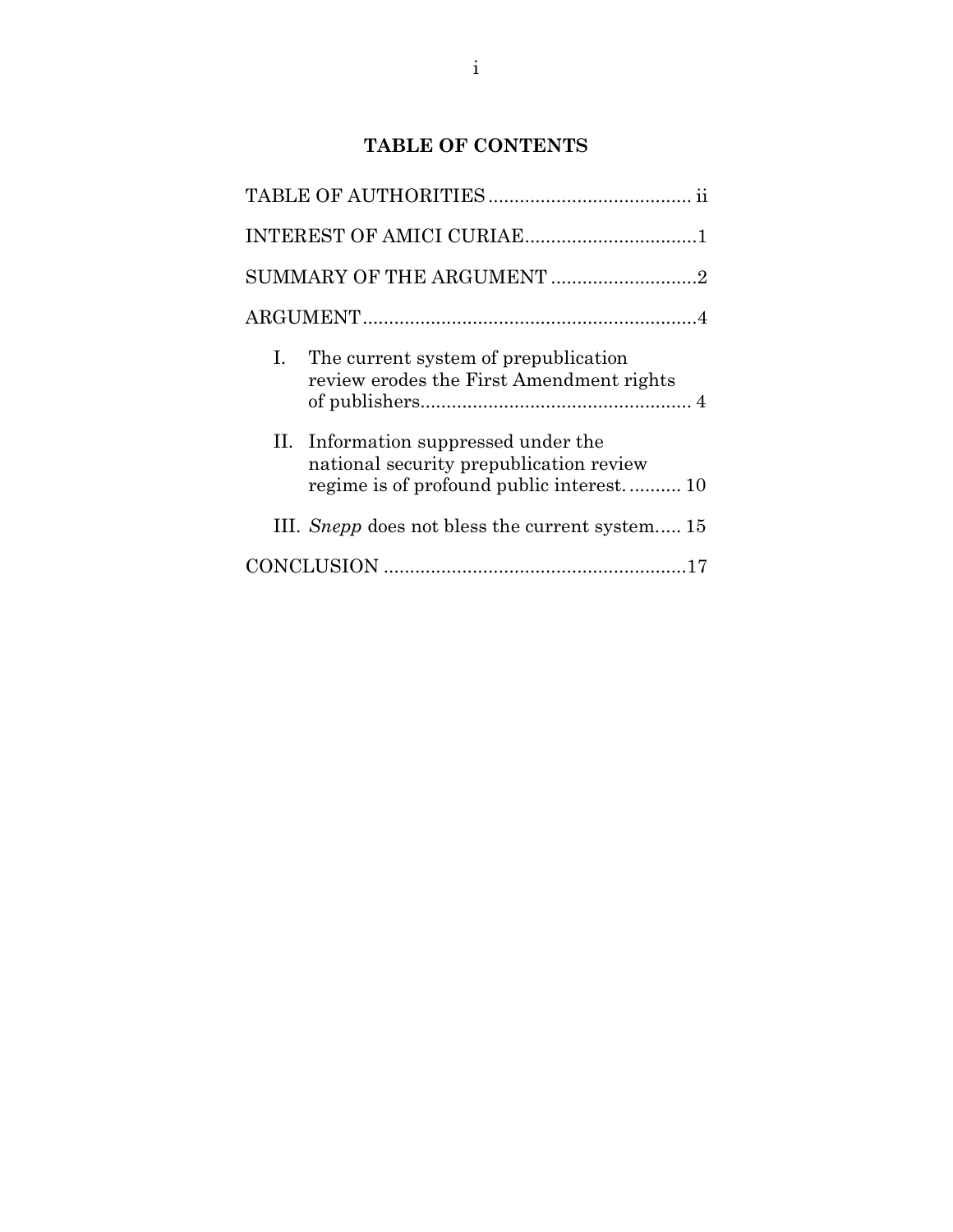## **TABLE OF AUTHORITIES**

## **Cases**

| Bantam Books, Inc. v. Sullivan,                                                                                        |
|------------------------------------------------------------------------------------------------------------------------|
| Bridges v. California,                                                                                                 |
| Freedman v. Maryland,                                                                                                  |
| Int'l News Serv. v. Associated Press,                                                                                  |
| Lane v. Franks,                                                                                                        |
| N.Y. Times Co. v. United States,                                                                                       |
| Neb. Press Ass'n v. Stuart,                                                                                            |
| Penguin Books USA Inc. v. Walsh,<br>756 F. Supp. 770 (S.D.N.Y. 1991),<br>vacated as moot, 929 F.2d 69 (2d Cir. 1991) 9 |
| Richmond Newspapers, Inc. v. Virginia,                                                                                 |
| Shaffer v. Def. Intel. Agency,                                                                                         |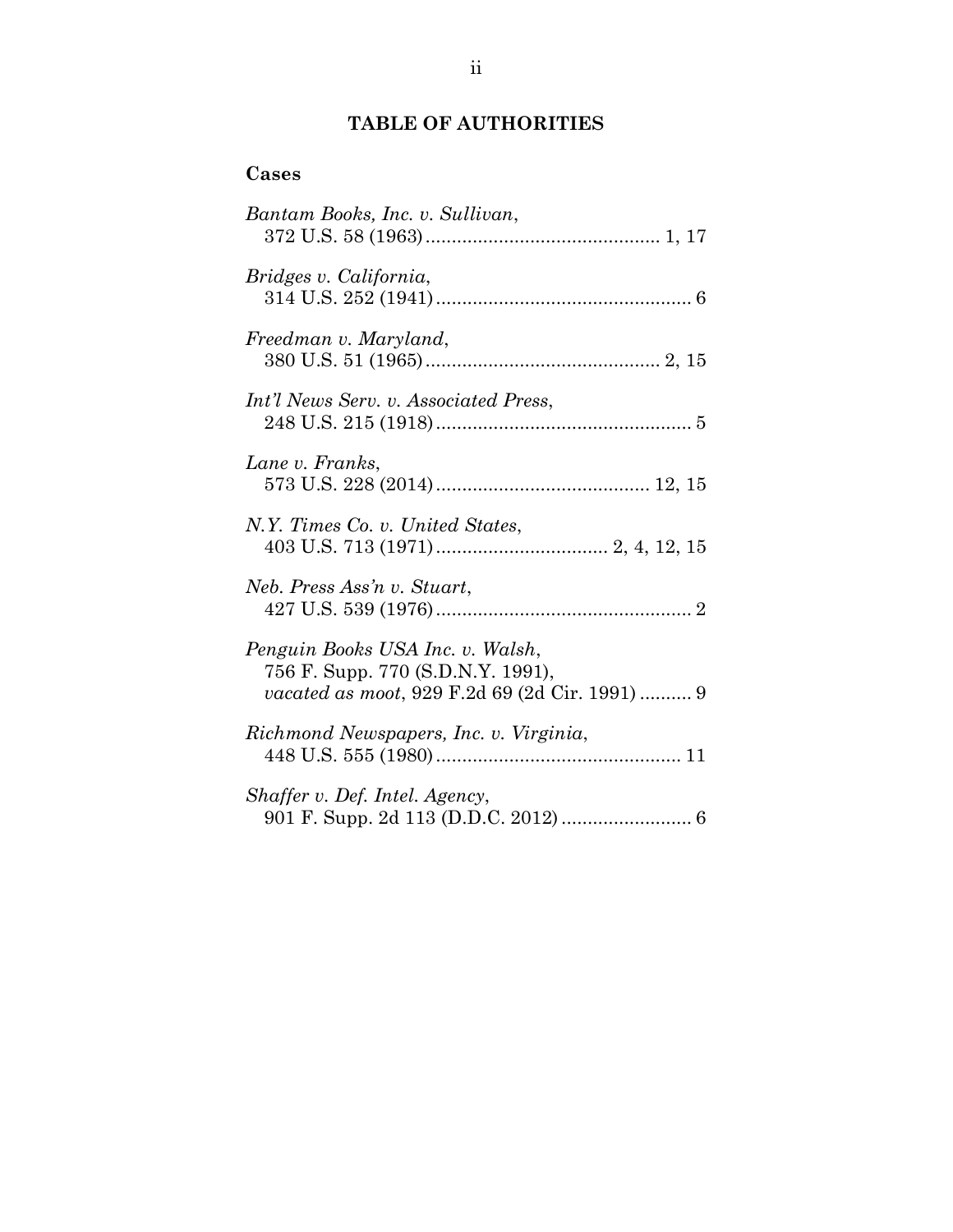| Simon & Schuster, Inc. v. Members of N.Y. State<br>Crime Victims Bd., |
|-----------------------------------------------------------------------|
| Snepp v. United States,                                               |
| Tome v. United States,                                                |
| United States v. Bolton,<br>No. 1:20-cv-1580 (RCL), 2020 WL 3401940   |
| Waters v. Churchill,                                                  |

# **Other Authorities**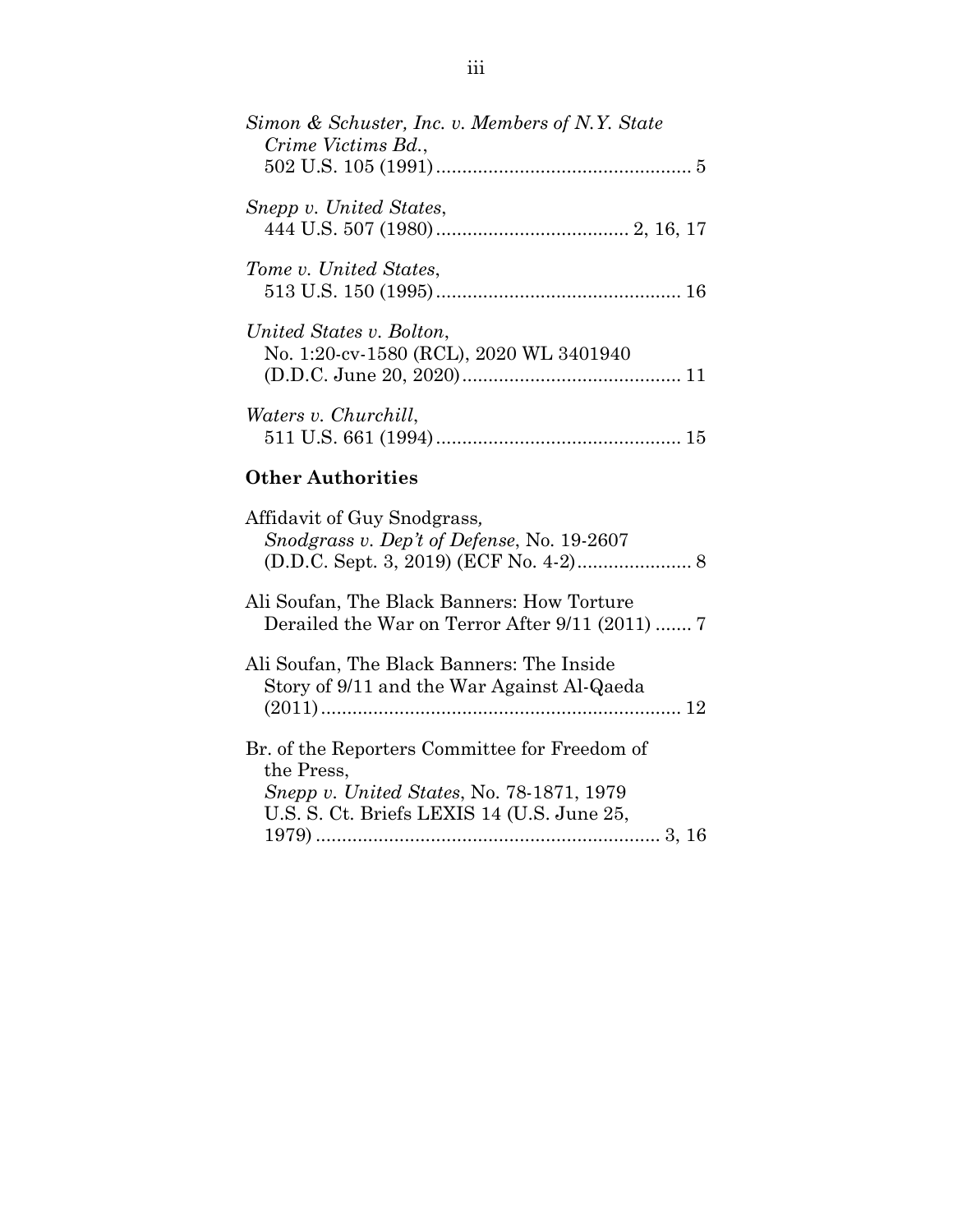| Brief for Appellees,<br>Edgar v. Haines, No. 20-1568 (4th Cir. Oct.                                                                                                                                            |
|----------------------------------------------------------------------------------------------------------------------------------------------------------------------------------------------------------------|
| Charles R. Babcock, Justice Weighing Action<br>Against CIA Ex-Agent, Wash. Post (Aug. 31,<br>1978),                                                                                                            |
| Charlie Savage & Carol Rosenberg, C.I.A.<br>Uncensors Memoir of F.B.I. Agent Who<br>Protested Torture of Terrorists, N.Y. Times<br>(Aug. 29, 2020),                                                            |
| Christopher Moran, Turning Against the CIA:<br>Whistleblowers During the Time of Troubles',<br>in Special Issue: The CIA and American<br>Foreign Policy,<br>100 J. Hist. Ass'n 251 (Ruud Meulen ed.,           |
| Christopher R. Moran, Company Confessions:<br>The CIA, Whistleblowers and Cold War<br>Revisionism, in The Cold War:<br>Historiography, Memory, Representation 94<br>(Konrad H. Jarausch, Christian Ostermann & |
| Complaint,<br>Snodgrass v. Dep't of Defense, No. 19-2607                                                                                                                                                       |
| Daniel L. Pines, The Central Intelligence<br>Agency's "Family Jewels": Legal Then? Legal<br>Now?                                                                                                               |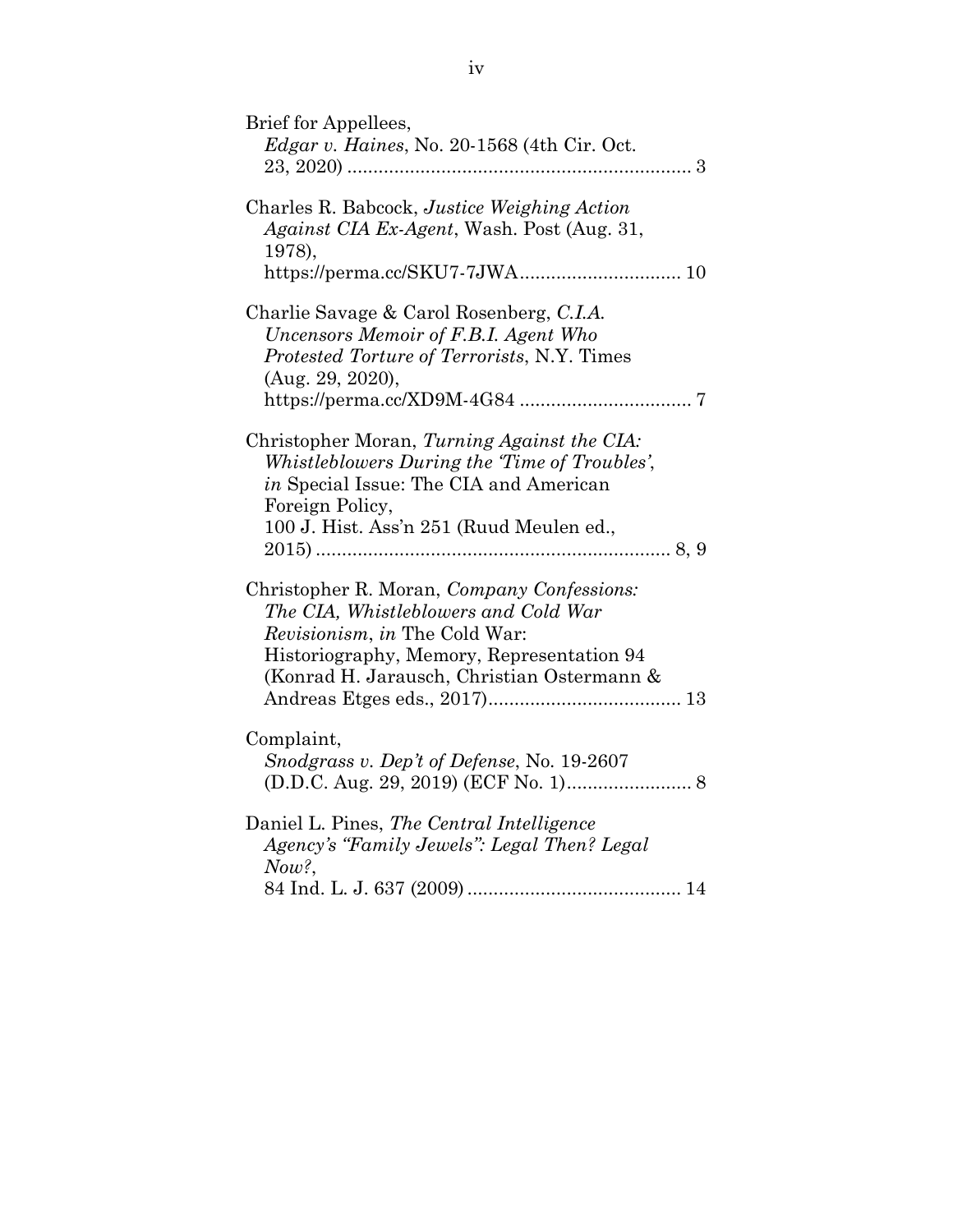| Emergency Appl. for TRO & Mot. for Prelim.<br>Inj.,<br>United States v. Bolton, No. 1:20-cv-1580<br>(RCL), 2020 WL 3401940 (D.D.C. June 17,         |
|-----------------------------------------------------------------------------------------------------------------------------------------------------|
| Frank J. Rafalko, MH/CHAOS: The CIA's<br>Campaign Against the Radical New Left and                                                                  |
|                                                                                                                                                     |
| Greg Miller & Julie Tate, CIA Probes<br>Publication Review Board over Allegations of<br><i>Selective Censorship</i> , Wash. Post (May 31,<br>2012), |
| Greg Miller, Panetta Clashed with CIA over<br>Memoir, Tested Agency Review Process, Wash.<br>Post (Oct. 21, 2014),                                  |
| John Hollister Hedley, Reviewing the Work of<br>CIA Authors: Secrets, Free Speech, and Fig.<br>Leaves,                                              |
| Letter from George R. Sturgis, Jr. to Guy M.<br>Snodgrass, Department of Defense Office of<br>Prepublication and Security Review, No. 19-           |
| Maggie Haberman, Esper Claims Defense Dept.<br>Is Improperly Blocking Parts of His Memoir,<br>N.Y. Times (Nov. 28, 2021),                           |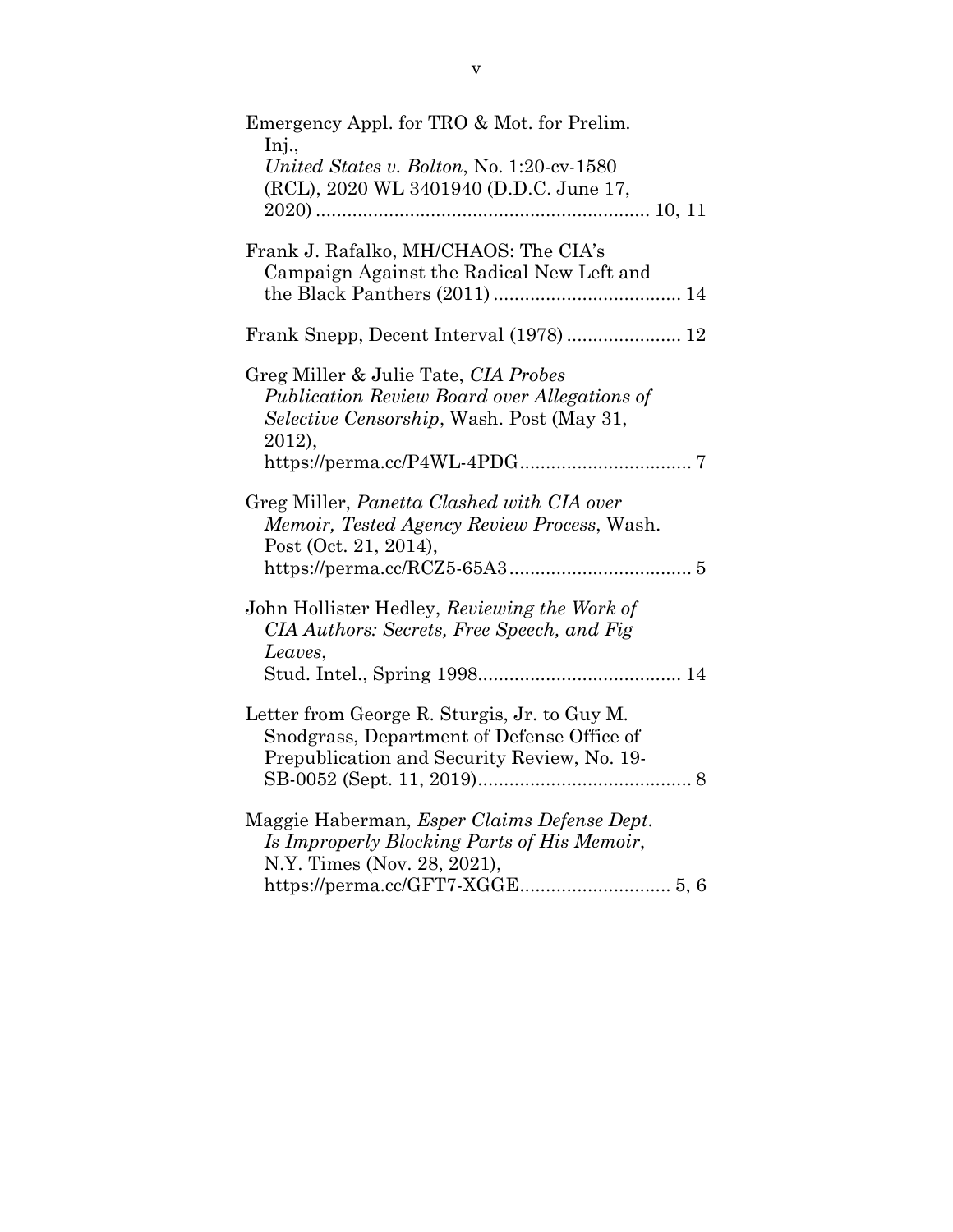| Notice of Voluntary Dismissal,<br>Snodgrass v. Dep't of Defense, No. 19-2607                    |
|-------------------------------------------------------------------------------------------------|
|                                                                                                 |
| <i>Prepublication Review and Secrecy Agreements:</i><br>Hearings Before the H. Permanent Select |
| Comm. on Intel., 96th Cong. (1980) 13, 15                                                       |
| Rebecca H., The "Right to Write" in the                                                         |
| Information Age: A Look at Prepublication<br>Review Boards,                                     |
|                                                                                                 |
| S. Select Comm. on Intel., Committee Study of                                                   |
| the Central Intelligence Agency's Detention<br>and Interrogation Program,                       |
|                                                                                                 |
| Scott Shane, Secrets in Plain Sight in Censored                                                 |
| Book's Reprint, N.Y. Times (Sept. 17, 2010),                                                    |
| Seymour M. Hersh, Ex-C.I.A. Man Assails                                                         |
| Saigon Evacuation, N.Y. Times (Nov. 18,                                                         |
| 1977),                                                                                          |
| Victor Marchetti, The CIA and the Cult of                                                       |
|                                                                                                 |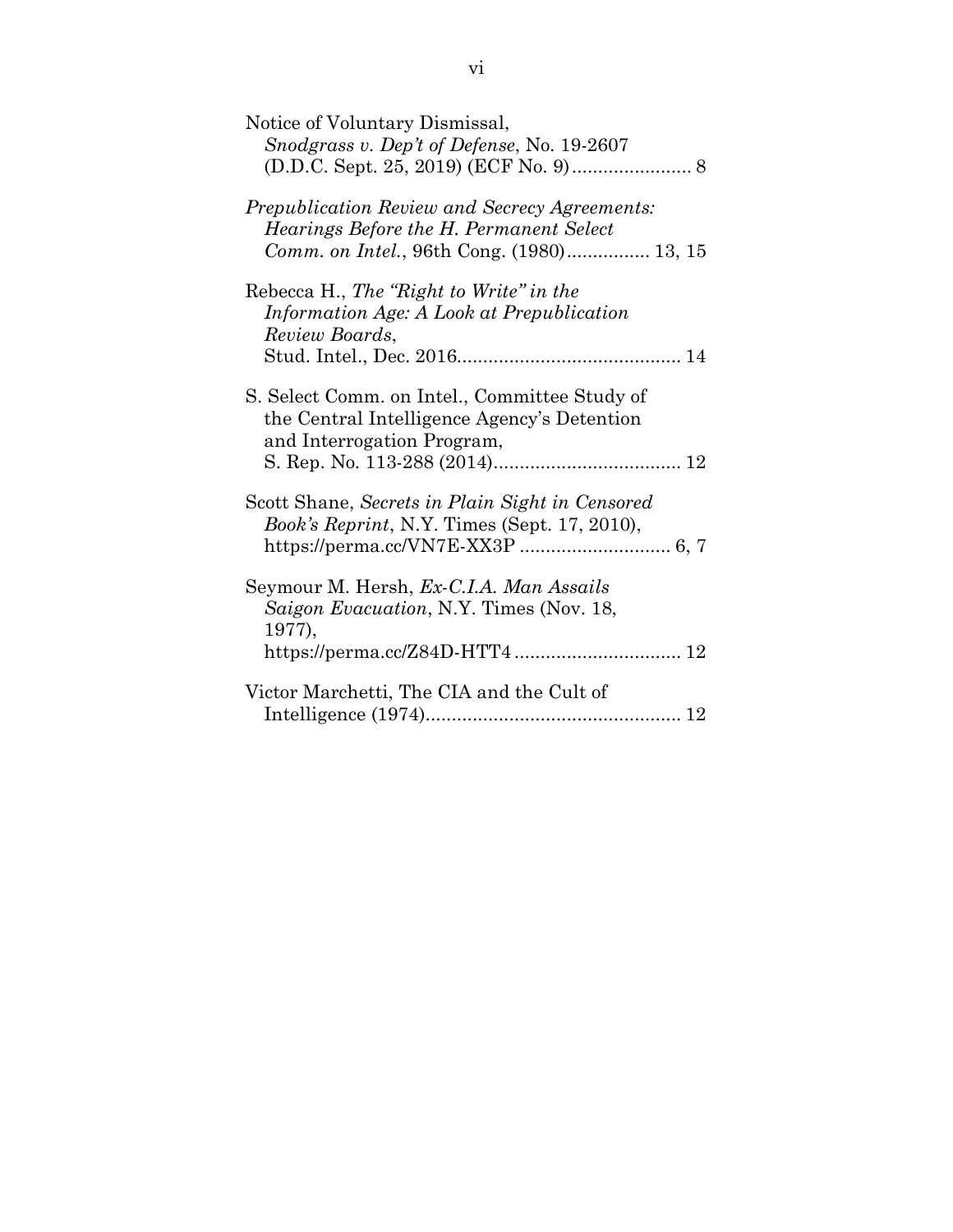#### **INTEREST OF AMICI CURIAE1**

Amici are the Reporters Committee for Freedom of the Press, First Amendment Coalition, Freedom of the Press Foundation, Investigative Reporting Workshop at American University, The Media Institute, National Freedom of Information Coalition, National Press Photographers Association, New England First Amendment Coalition, The News Leaders Association, and Tully Center for Free Speech.

As organizations dedicated to protecting the First Amendment interests of journalists, amici have a pressing interest in ensuring that any system of prior restraint on speech be appropriately scrutinized by the courts given the "heavy presumption" against such a system's "constitutional validity." *Bantam Books, Inc. v. Sullivan*, 372 U.S. 58, 70 (1963). Accordingly, amici write to highlight how the current national security prepublication review system burdens publishers of information subject to government censorship in advance of publication.

 <sup>1</sup> Pursuant to Supreme Court Rule 37, counsel for amici curiae state that no party's counsel authored this brief in whole or in part; no party or party's counsel made a monetary contribution intended to fund the preparation or submission of this brief; no person other than the amici curiae, their members or their counsel made a monetary contribution intended to fund the preparation or submission of this brief; counsel of record for all parties were given timely notice of the intent to file this brief; and counsel of record for all parties have provided written consent to the filing of the brief.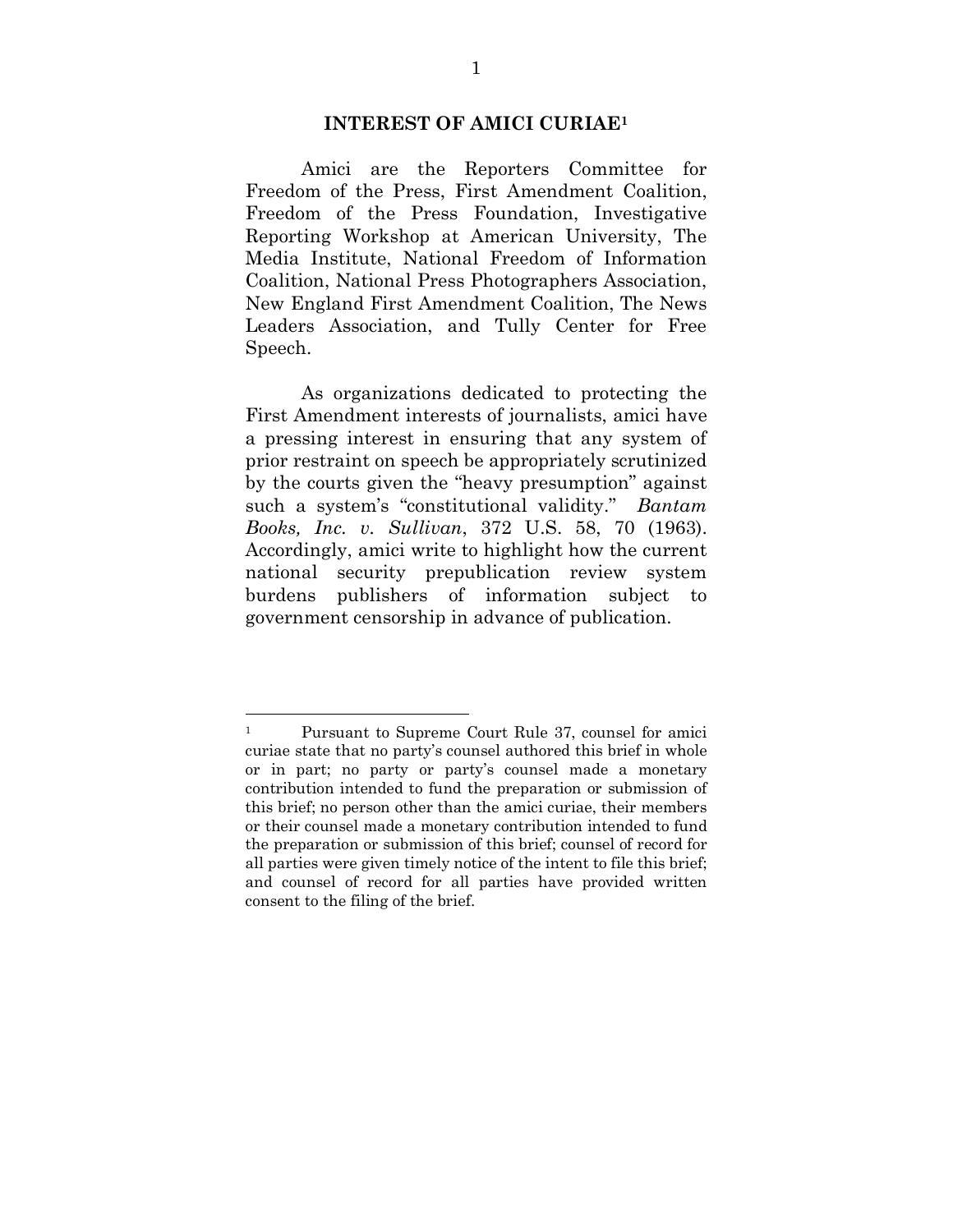#### **SUMMARY OF THE ARGUMENT**

Black-letter law holds that "prior restraints on speech and publication are the most serious and the least tolerable infringement on First Amendment rights." *Neb. Press Ass'n v. Stuart*, 427 U.S. 539, 559 (1976). Few protections for a free press and an informed public are more fundamental. Still, the government supervises the publications of a vast class of current and former employees in just that way notionally screening their contributions to public life for classified information, but in practice exercising a discretion so standardless it threatens any speech "embarrassing to the powers-that-be." *N.Y. Times Co. v. United States* (*"Pentagon Papers Case*"), 403 U.S. 713, 724 (1971) (Douglas, J., concurring).

The government does so, as Petitioners describe, without observing the limits this Court has consistently imposed on prior restraints. *See generally Freedman v. Maryland*, 380 U.S. 51 (1965). And most egregiously, from amici's point of view, the government has repeatedly threatened to bootstrap that power over officials into a power over their publishers, attempting an end run around the foundational protections of the *Pentagon Papers Case.*

Those broad claims rest on the thinnest reed: a footnote in a *per curiam* opinion of this Court, issued without briefing or argument, addressed to a different set of facts entirely. *See Snepp v. United States*, 444 U.S. 507, 509 n.3 (1980). Still, the lower courts believe themselves bound by that precedent to reject any and all challenges to the government's prepublication review policies. *See* Pet. 31. The government has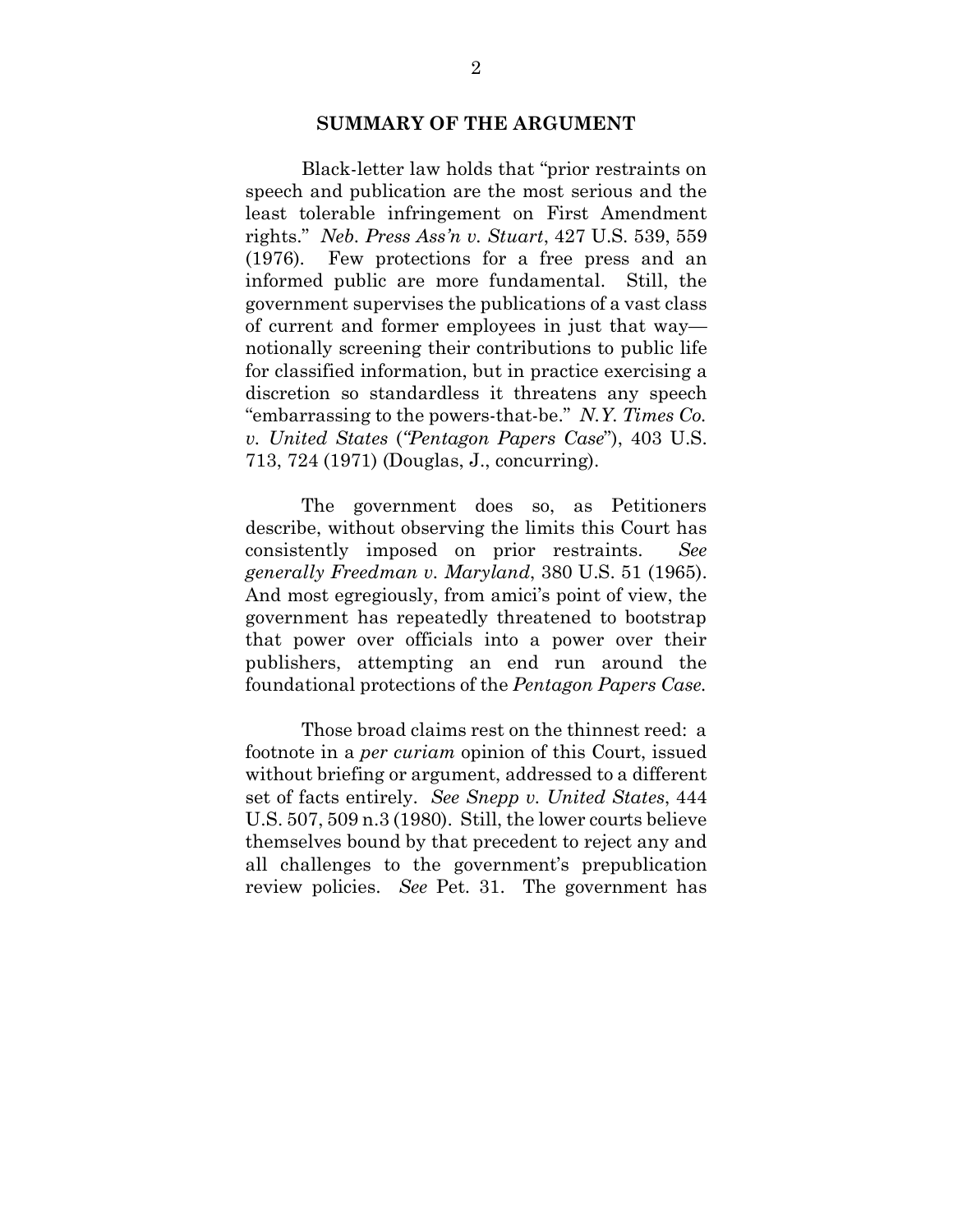advanced that view of the decision not on the strength of what *Snepp* actually says but, in part, by reference to a brief that amicus Reporters Committee for Freedom of the Press filed before this Court in 1979.2 The government's sweeping reading of the opinion is daring and unreasonable, and if *Snepp* cannot bear it—as amici do not believe it can—then only this Court can clarify as much. But if *Snepp* can, in the alternative, support the result the Fourth Circuit reached, then only this Court can repair *Snepp*'s break with bedrock precedent on prior restraints.

In either event this Court's intervention is needed—to cure the continuing harm these policies cause the public's right to know, and to prevent the government from further eroding the First Amendment's protections for publishers. Amici therefore offer two principal arguments in support of Petitioners and reversal.

First, the national security prepublication review system burdens the rights of members of the press and other publishers in addition to the First Amendment interests of officials who hope to speak. Indeed, the government has even argued that its review powers sometimes imply an entitlement to the most disfavored remedy imaginable: an injunction against publication of a book critical of the state. That threat to the First Amendment's core is intolerable.

 <sup>2</sup> *See* Brief for Appellees, *Edgar v. Haines*, No. 20-1568 (4th Cir. Oct. 23, 2020) (citing Br. of the Reporters Committee for Freedom of the Press at \*3–4, *Snepp v. United States*, No. 78- 1871, 1979 U.S. S. Ct. Briefs LEXIS 14 (U.S. June 25, 1979)).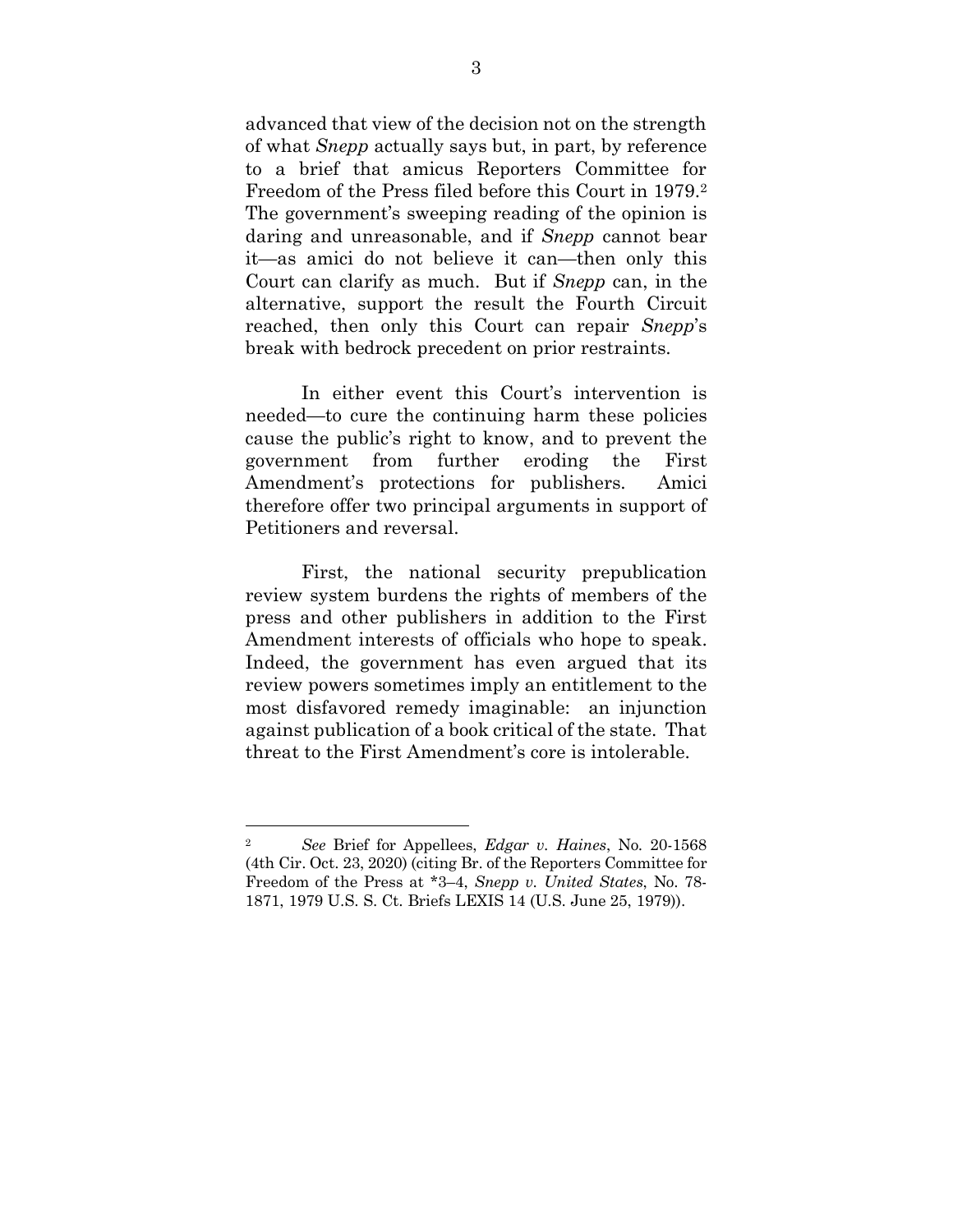Second, formal prepublication review emerged because of—and not despite—the importance of the public's right to understand the operations of its security agencies, a domain in which "the only effective restraint upon executive policy and power . . . may lie in an enlightened citizenry." *Pentagon Papers Case*, 403 U.S. at 728 (Stewart, J., concurring). Because of the secrecy that surrounds matters of national security, foreign policy, and intelligence gathering, current and former officials are often particularly or uniquely well-situated to provide the electorate with accurate information and valuable analysis. As such, it is of paramount importance that the prepublication review system operate within established constitutional boundaries.

Amici therefore respectfully ask this Court to grant the Petition and bring the modern system of national security prepublication review in line with the First Amendment.

#### **ARGUMENT**

### **I. The current system of prepublication review erodes the First Amendment rights of publishers.**

The harms of the current system on the public's right to know, ably described in the Petition, are exacerbated by its effect on the First Amendment interests of publishers. As Petitioners describe, for decades now, the government has imposed inconsistent reviews, lengthy delays, and viewpoint discrimination through the prepublication review process. *See* Pet. 13–16. These defects chill and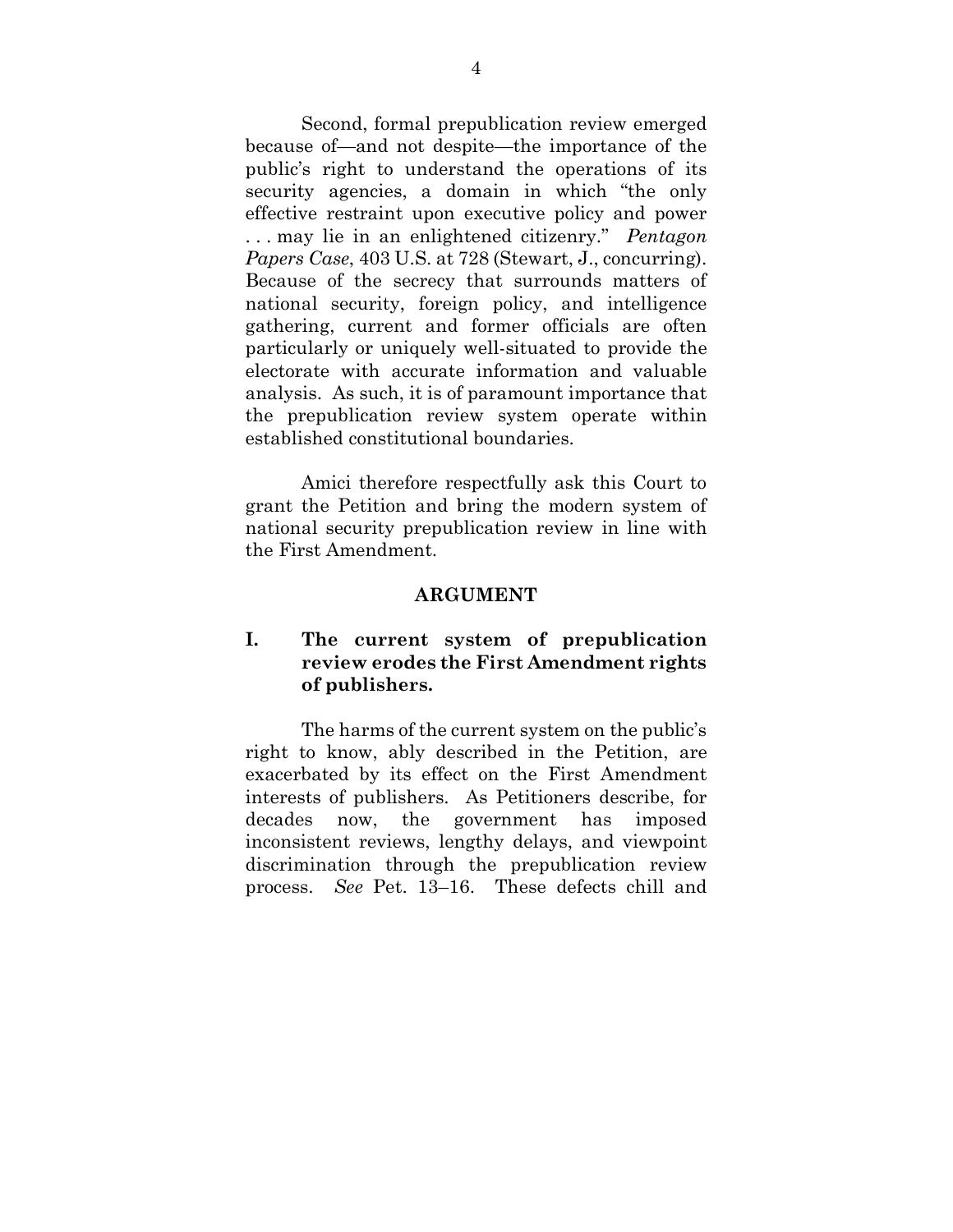interfere with the author-publisher relationship that is so critical to putting officials' views before the public that hopes to hear them. *Cf. Simon & Schuster, Inc. v. Members of N.Y. State Crime Victims Bd.*, 502 U.S. 105, 116 (1991) (noting that speakers' and publishers' interests are two sides of the same First Amendment coin). To put it plainly, publishers are less likely to pursue titles that the government, at its standardless discretion, might well kill at any point in the process.

For instance, as this Court has recognized, "[t]he peculiar value of news is in the spreading of it while it is fresh." *Int'l News Serv. v. Associated Press*, 248 U.S. 215, 235 (1918). But intelligence agencies' frequent flouting of the timelines they themselves set forces publishers who choose to pursue a book or other project touching on national security and implicating the review system to engage in a months- or yearslong battle to print, before receiving heavy redactions that further delay publication. Penguin Press, for instance, was forced to accept former CIA Director Leon Panetta's memoir prior to receiving final approval from the CIA after a "contentious" monthslong showdown with the agency over redactions, imposing an impossible choice on the publisher: publish with unknown legal risk or pull the book. Greg Miller, *Panetta Clashed with CIA over Memoir, Tested Agency Review Process*, Wash. Post (Oct. 21, 2014), https://perma.cc/RCZ5-65A3. More recently, former Defense Secretary Mark Esper sued the Department of Defense for allegedly improperly holding up his book detailing his time leading the Pentagon during the Trump administration. Maggie Haberman, *Esper Claims Defense Dept. Is Improperly Blocking Parts of His Memoir*, N.Y. Times (Nov. 28,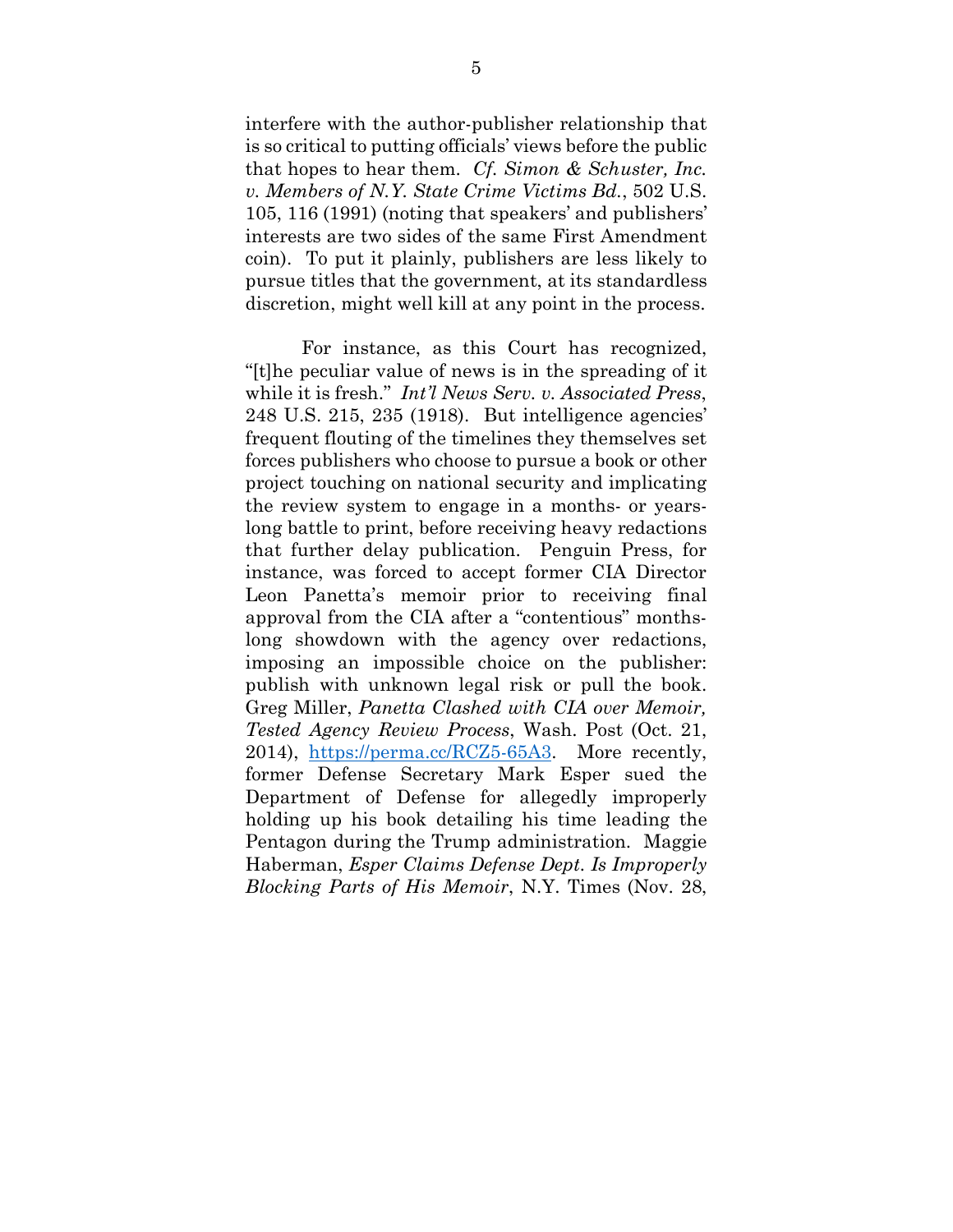2021), https://perma.cc/GFT7-XGGE. Esper's suit comes after six months of cooperation with the prepublication review process and approximately 60 pages of redactions without explanation. *See id*. Publishers are less likely to contract for a book that the government might delay long past "the time [the] audience would be most receptive," chilling the publication of titles on national security "as effectively . . . as if a deliberate statutory scheme of censorship [were] adopted." *Bridges v. California*, 314 U.S. 252, 269 (1941).

Adding to this onerous process are the multiple inconsistent reviews that intelligence agencies often put manuscripts through, further ratcheting up the uncertainties confronting a publisher who chooses to move forward with a book on national security issues. In one incident in 2012, St. Martin's Press moved towards publication on a book from Anthony Shaffer, a retired lieutenant colonel in the Army Reserve and former Defense Intelligence Agency officer, after Shaffer cooperated fully with the prepublication review process and had his manuscript approved by the Army in January. *Shaffer v. Def. Intel. Agency*, 901 F. Supp. 2d 113 (D.D.C. 2012). However, eight months later—after St. Martin's Press had already printed and distributed copies to third-party vendors—the Defense Intelligence Agency intervened and requested redactions of 250 of 320 pages of the book. Scott Shane, *Secrets in Plain Sight in Censored Book's Reprint*, N.Y. Times (Sept. 17, 2010), https://perma.cc/VN7E-XX3P. The dispute led to the government buying and *destroying* thousands of books that had already been printed (which inadvertently revealed information the government considered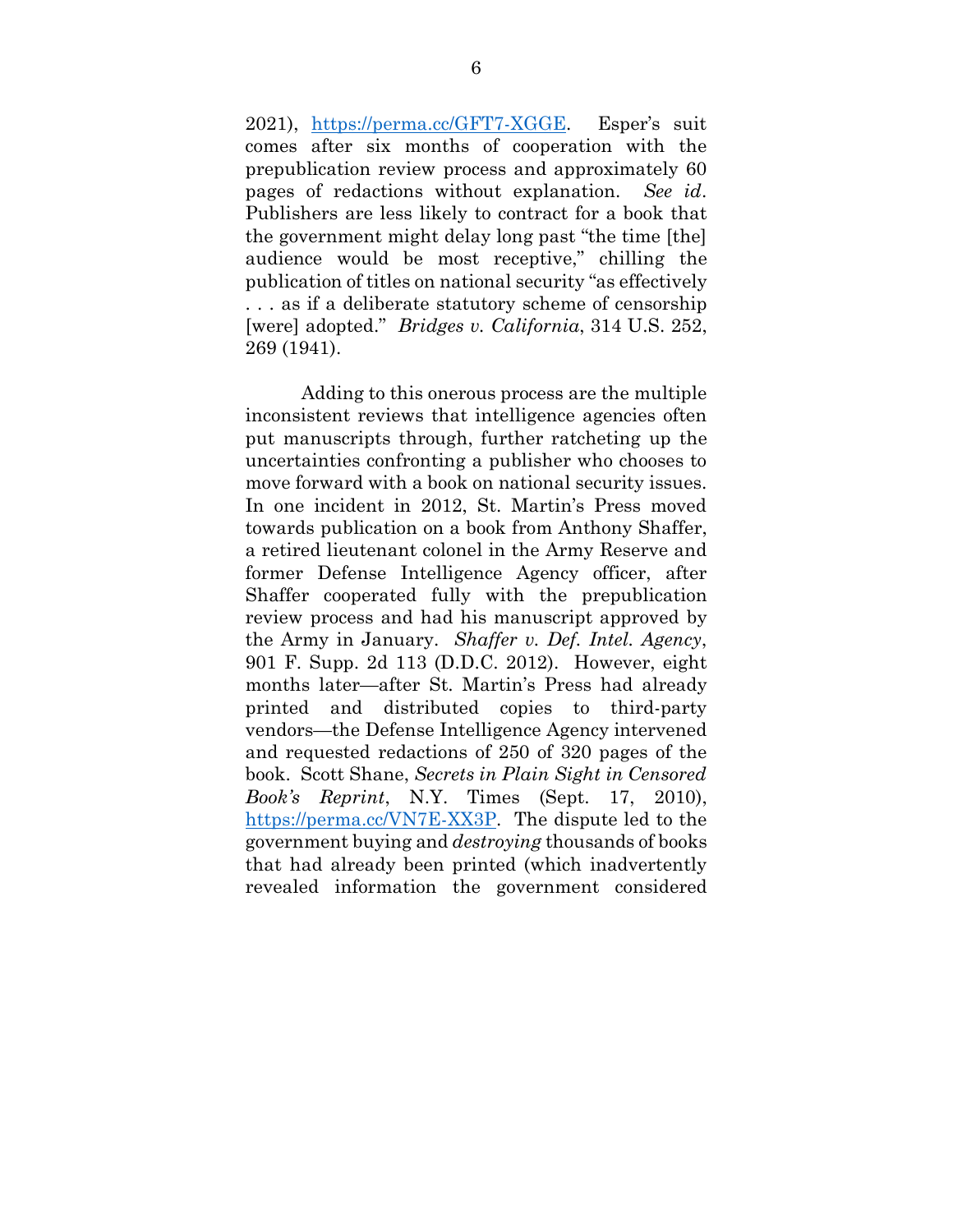dangerous through comparisons of the first leaked edition and second redacted edition). *Id*.

The specter of viewpoint discrimination also haunts publishers' decisionmaking. In 2011, for instance, W.W. Norton & Company was only able to publish former FBI special agent Ali Soufan's book with extensive redactions under black boxes in the text, added to demonstrate for readers the extent of the government's censorship. *See* Ali Soufan, The Black Banners: How Torture Derailed the War on Terror After 9/11 (2011). Meanwhile, publisher Threshold Editions was permitted to put out a book from a former CIA official defending the same tactics and detailing at length the previously redacted interrogation methods, raising the inference that the agencies' choice to censor Soufan's publication was more concerned with "trying to protect a narrative rather than protecting classified information." *See*  Greg Miller & Julie Tate, *CIA Probes Publication Review Board over Allegations of Selective Censorship*, Wash. Post (May 31, 2012), https://perma.cc/P4WL-4PDG.3

Further, publishers are potentially at the mercy of simple favoritism. In 2019, Penguin Random House was forced to delay a book from Guy Snodgrass, a former Defense Department speechwriter for Secretary James Mattis, who sued the Department for allegedly violating his First Amendment rights by

 <sup>3</sup> After nine years and a lawsuit, the CIA finally allowed the redactions to be lifted. *See* Charlie Savage & Carol Rosenberg, *C.I.A. Uncensors Memoir of F.B.I. Agent Who Protested Torture of Terrorists*, N.Y. Times (Aug. 29, 2020), https://perma.cc/XD9M-4G84.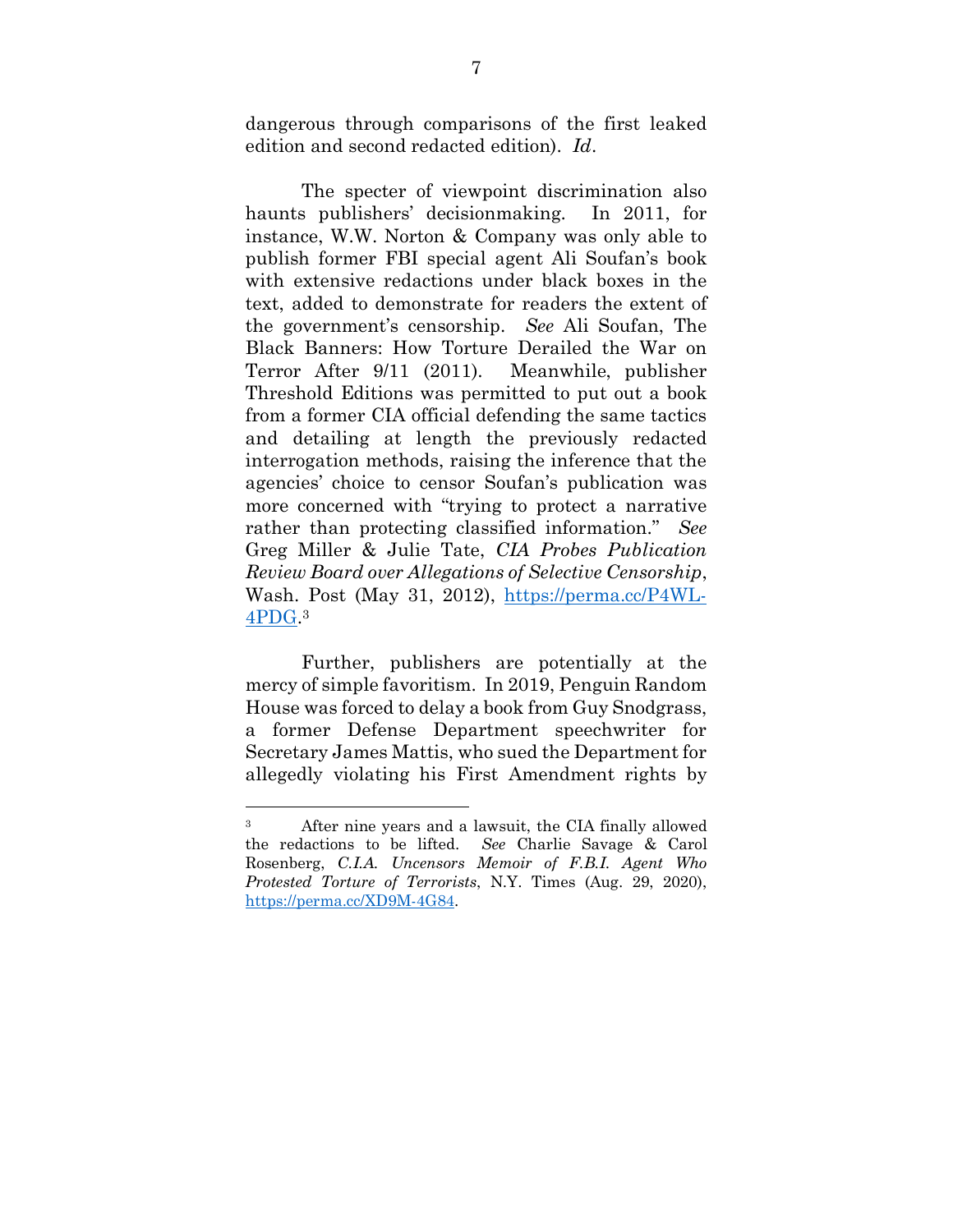purposefully delaying his book in prepublication review for months. Complaint at 1, *Snodgrass v. Dep't of Defense*, No. 19-2607 (D.D.C. Aug. 29, 2019) (ECF No. 1). Snodgrass claimed the Department deliberately slowed down his review to benefit Mattis, whose own book was scheduled to be published around the same time, and implicitly threatened him with potential retaliation for violation of a loyalty oath. Affidavit of Guy Snodgrass at 7*, Snodgrass v. Dep't of Defense*, No. 19-2607 (D.D.C. Sept. 3, 2019) (ECF No. 4-2). Just days after Snodgrass filed suit, the Department cleared his book for review and Snodgrass voluntarily dismissed his claim. Letter from George R. Sturgis, Jr. to Guy M. Snodgrass, Department of Defense Office of Prepublication and Security Review, No. 19-SB-0052 (Sept. 11, 2019); Notice of Voluntary Dismissal, *Snodgrass v. Dep't of Defense*, No. 19-2607 (D.D.C. Sept. 25, 2019) (ECF No. 9). Taken together, these outsized risks that the government will interfere with orderly publication of a former official's perspective have a predictable chilling effect on the publishers who would otherwise hope to work with them.

Finally—and most egregiously, from amici's perspective—the government has threatened legal action against publishers themselves to censor publication of books touching on national security. After the CIA threatened a senior Random House editor with an espionage prosecution for printing a "ground-breaking account of the CIA" by two reporters in 1964, editors operated under the understanding that intelligence agencies would threaten legal action against "any publisher who dared to print negative material about the Agency." *See* Christopher Moran,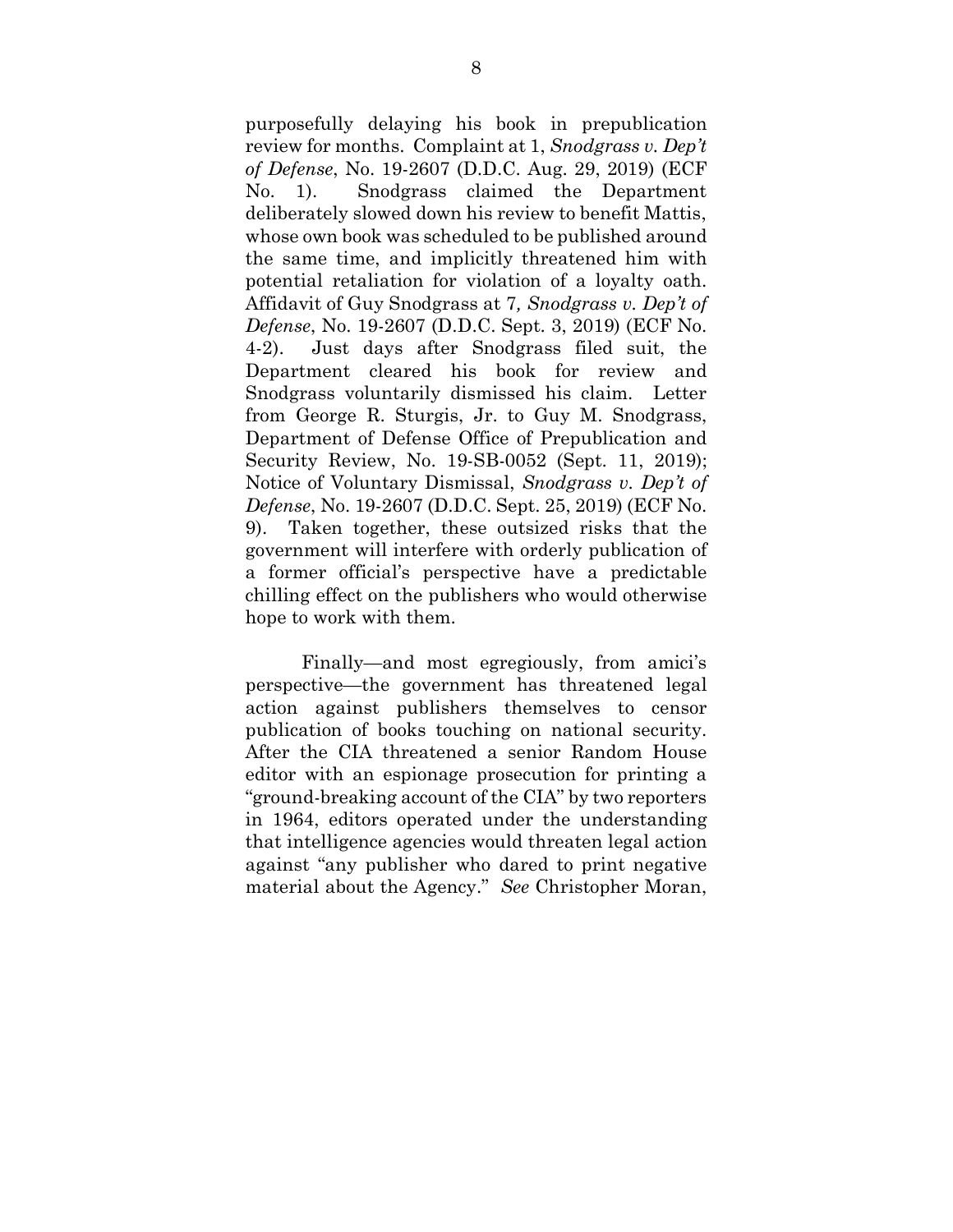Company Confessions: Secrets, Memoirs, and the CIA 188 (2016). By the same token, when Jeffrey Toobin sought to publish a book about his experience within the Office of Independent Counsel during the Iran-Contra Affair, the government not only attempted to deter Toobin himself but warned his publisher, Penguin Books, that "if Penguin published the manuscript, it would be Toobin's agent in the publication of illegal materials." *Penguin Books USA Inc. v. Walsh*, 756 F. Supp. 770, 779 (S.D.N.Y. 1991), *vacated as moot*, 929 F.2d 69 (2d Cir. 1991) (internal quotation marks omitted). (The district court found the government's efforts baseless, and the Office's prepublication processes deficient.)

And just last year, the government threatened to leverage the review process to bind a publisher in a transparent end run around the *Pentagon Papers Case*. As far back as the 1970s, the government had acknowledged—as settled law requires—that an author's obligations cannot casually be imputed to a publisher who "signed no secrecy agreement," and that any effort to obtain an injunction against the publisher "would have to meet the difficult standard of irreparable harm, which the U.S. Supreme Court raised in the celebrated case involving the New York Times and the Pentagon Papers." Charles R. Babcock, *Justice Weighing Action Against CIA Ex-Agent*, Wash. Post (Aug. 31, 1978), https://perma.cc/SKU7-7JWA. Otherwise, the bizarre result would be that publishers have more latitude to publish *leaked* classified information than they do the considered and unclassified reflections of former officials.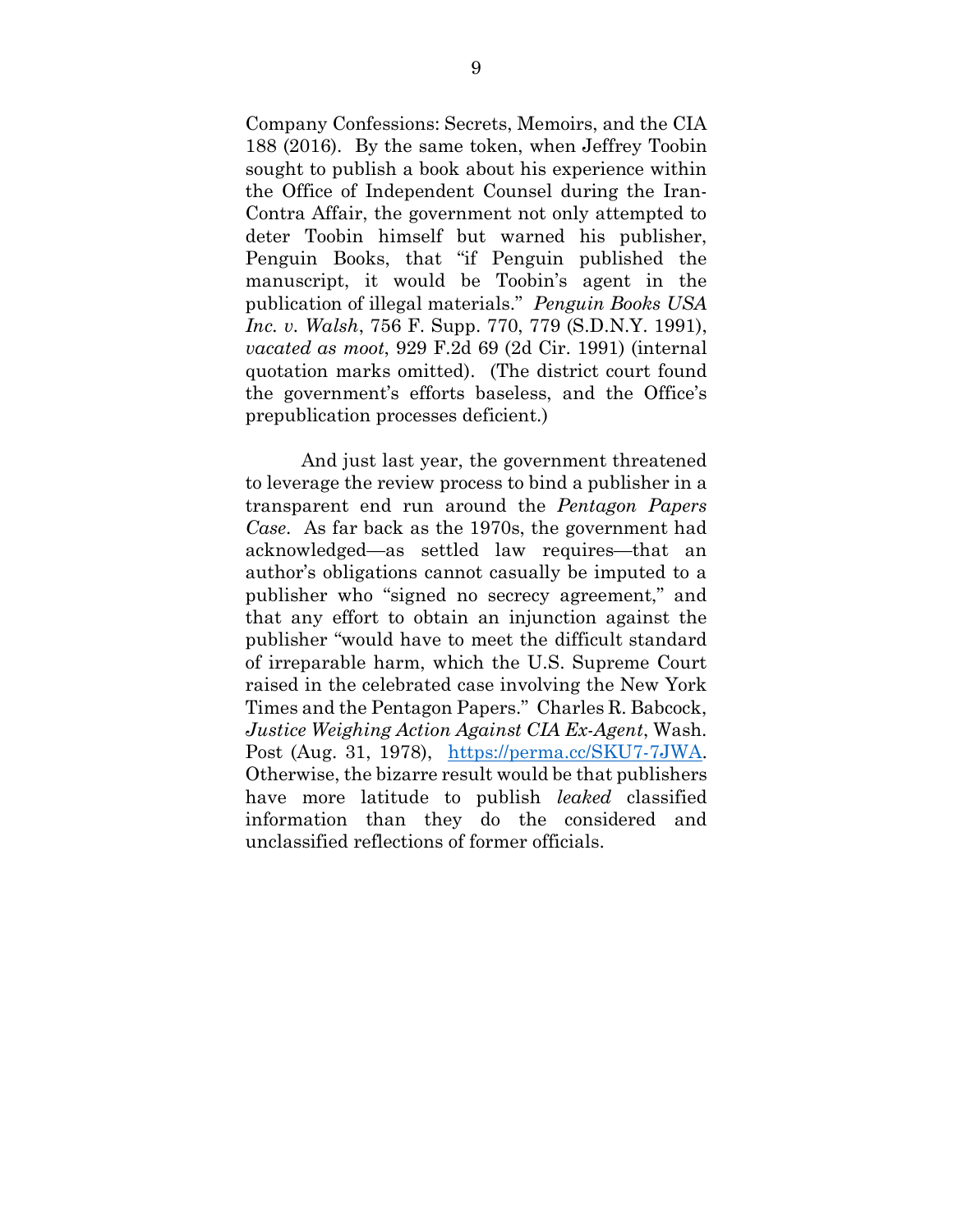Nevertheless, in 2020, the Department of Justice sought an emergency order to block the publication and sale of former National Security Adviser John Bolton's book critical of the sitting President, *The Room Where It Happened*. Emergency Appl. for TRO & Mot. for Prelim. Inj., *United States v. Bolton*, No. 1:20-cv-1580 (RCL), 2020 WL 3401940 (D.D.C. June 17, 2020). And brazenly, the Department also sought to bind his publisher, Simon & Schuster, despite the private company's lack of privity in any agreement Bolton signed as an intelligence community official. *Id*. Without acknowledging the *Pentagon Papers Case*, and without naming the publisher as a party to the suit (thus limiting its ability to properly respond to the requested publication ban), the government argued that Federal Rule of Civil Procedure 65(d)(2) entitled it to an injunction not just against Bolton but also against his publisher and all "[c]ommercial resellers further down the distribution chain, such as booksellers," claiming these parties were in "active concert or participation" with Bolton. *Id*. at 27, 29 & n.6. The district court rightly held that for "reasons that hardly need to be stated, [it would] not order a nationwide seizure and destruction of a political memoir." *United States v. Bolton*, No. 1:20-cv-1580 (RCL), 2020 WL 3401940, at \*4 (D.D.C. June 20, 2020). But the Department's effort underlines that the prepublication review system—as the government envisions and defends it today—poses the very same threats as the most classic prior restraint imaginable.

**II. Information suppressed under the national security prepublication review regime is of profound public interest.**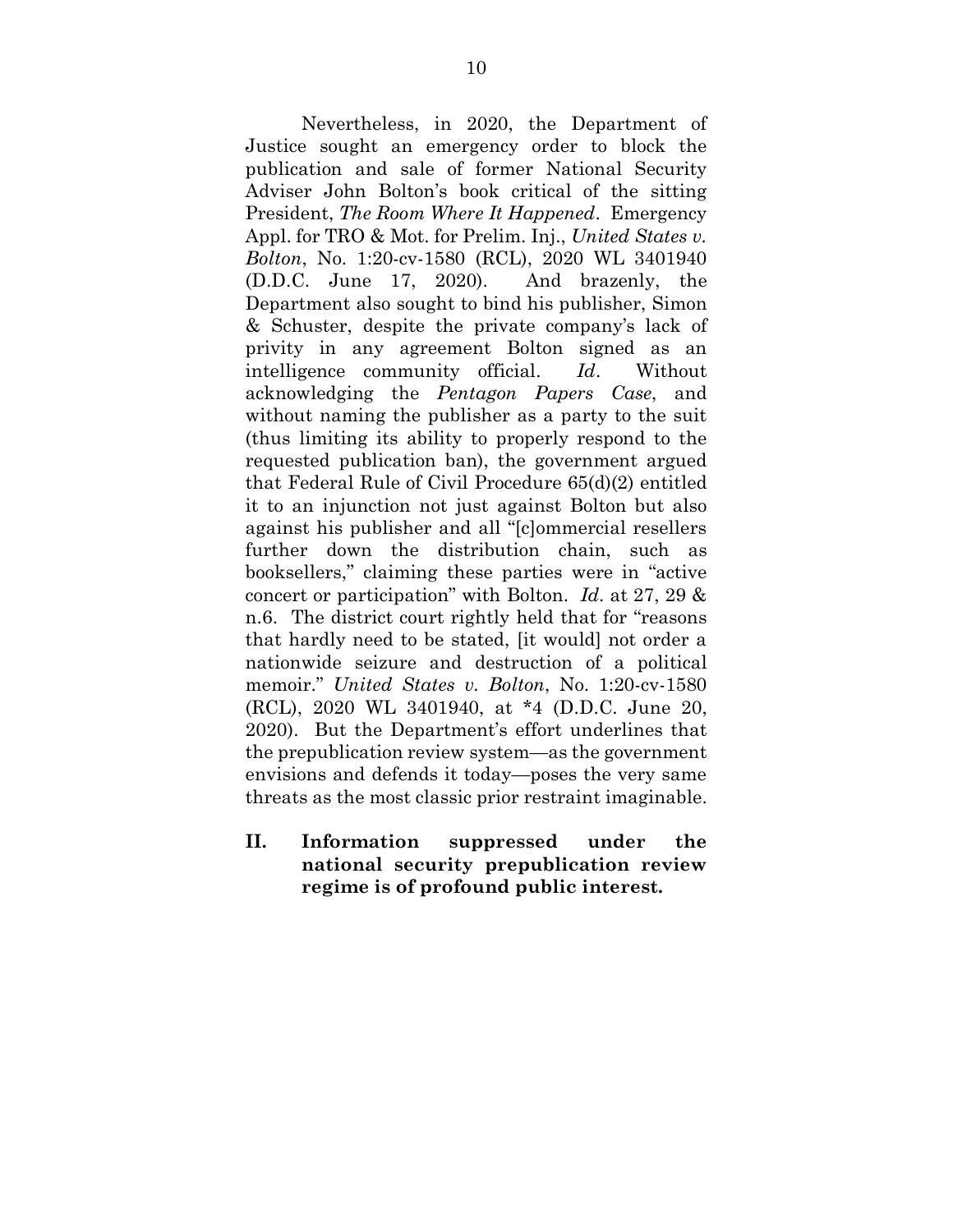"The freedoms of speech, press, and assembly, expressly guaranteed by the First Amendment, share a common core purpose of assuring freedom of communication on matters relating to the functioning of government." *Richmond Newspapers, Inc. v. Virginia*, 448 U.S. 555, 556 (1980). That function is especially crucial where matters of national security, foreign affairs, and intelligence are concerned. As this Court has often acknowledged, national security is an area in which judicial and legislative oversight have limited traction, due to the attendant secrecy. As a result, "the only effective restraint upon executive policy and power in the areas of national defense and international affairs may lie in an enlightened citizenry." *Pentagon Papers Case*, 403 U.S. at 728 (Stewart, J., concurring). But that "informed and critical public opinion which alone can here protect the values of democratic government" depends on an adequate flow of information to the public. *Id*.

Former members of the military and intelligence community have therefore long played an indispensable role in educating the electorate on issues of war and national security generally. These professionals' speech "holds special value" based on years of experience "gain[ing] knowledge of matters of public concern through their employment." *See Lane v. Franks*, 573 U.S. 228, 240 (2014). Without their contributions, the public would have remained in the dark about important details of the fall of Saigon, the use of enhanced interrogation techniques in the aftermath of the September 11 attacks, and intelligence agencies' complicity in torture and misconduct abroad. *See, e.g.*, Frank Snepp, Decent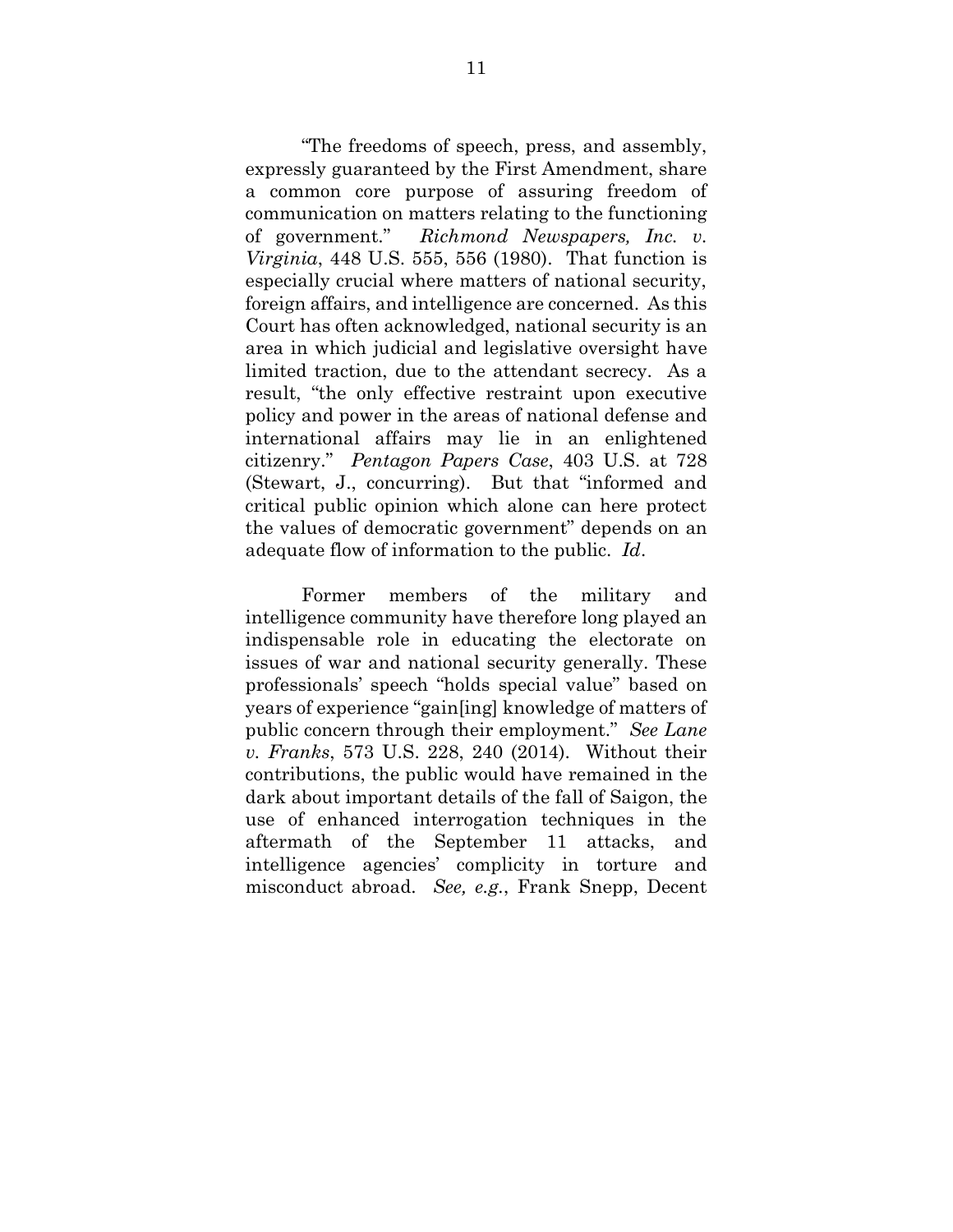Interval (1978); Ali Soufan, The Black Banners: The Inside Story of 9/11 and the War Against Al-Qaeda (2011); Victor Marchetti, The CIA and the Cult of Intelligence (1974). These disclosures have often prompted important public debates and helped inform official oversight. *See, e.g.*, Seymour M. Hersh, *Ex-C.I.A. Man Assails Saigon Evacuation*, N.Y. Times (Nov. 18, 1977), https://perma.cc/Z84D-HTT4; S. Select Comm. on Intel., Committee Study of the Central Intelligence Agency's Detention and Interrogation Program, S. Rep. No. 113-288 (2014).

The formal prepublication review process arose because of—not despite—the public interest in hearing those stories. For much of the intelligence community's early history, as one CIA official described the agency's experience, "review of manuscripts was pretty much on an ad hoc basis" because "very few employees or past employees" sought to write them. *Prepublication Review and Secrecy Agreements: Hearings Before the H. Permanent Select Comm. on Intel.*, 96th Cong. 2 (1980) (statement of Herbert E. Hetu). That changed sharply in the 1970s when, prompted by allegations linking the intelligence community to the Watergate scandal and controversy over domestic surveillance of groups like the Black Panthers and anti-Vietnam War demonstrators, dual congressional committees dubbed the Pike and Church Committees were appointed to investigate misconduct. *See* Christopher R. Moran, *Company Confessions: The CIA, Whistleblowers and Cold War Revisionism*, *in* The Cold War: Historiography, Memory, Representation 94 (Konrad H. Jarausch, Christian Ostermann & Andreas Etges eds., 2017).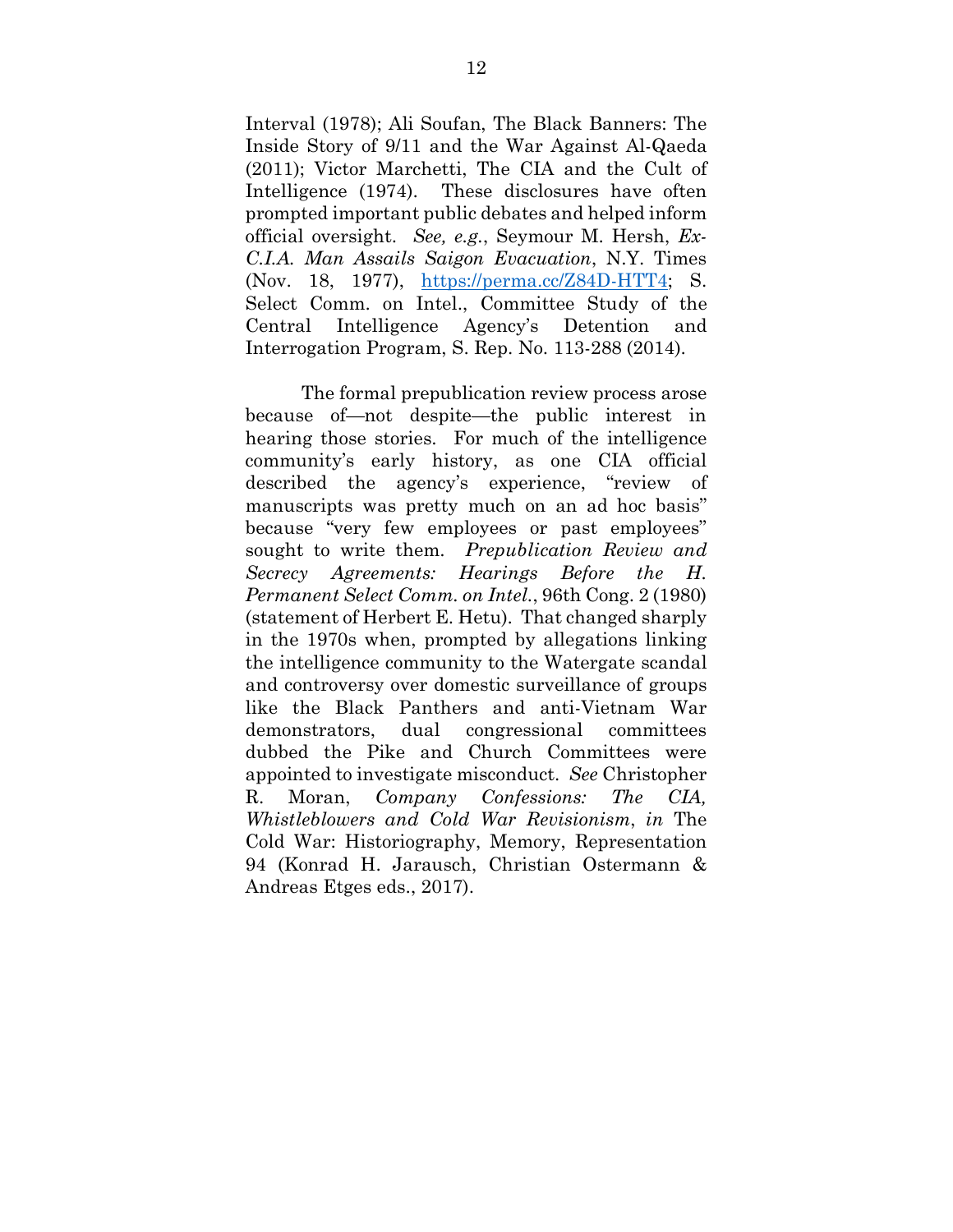The abuses uncovered by these committees motivated former officials to share their experiences in the intelligence community and drove public appetite for those accounts. *See id.* at 95. And, importantly, the officials hoping to share their stories were hardly of one mind. It was very much in the agencies' own interests to develop a process that could evenhandedly accommodate both dissenters and accounts by former officials defending their practices, the better to shore up the community's credibility. *See, e.g.*, Daniel L. Pines, *The Central Intelligence Agency's "Family Jewels": Legal Then? Legal Now?*, 84 Ind. L. J. 637 (2009); *see also* Frank J. Rafalko, MH/CHAOS: The CIA's Campaign Against the Radical New Left and the Black Panthers (2011) (defending the CIA's domestic spying in the 1970s). These are worthy debates, and the First Amendment requires that they be as open as possible.

As a former Chairman of the CIA's Prepublication Review Board has described, "the marked increase in former employees writing on aspects of their Agency experience . . . made manifest the need to establish a more systematic review process"—not least because "[i]t seemed clear that the Federal courts presumed such a process was in place and that, if not, it had better be." John Hollister Hedley, *Reviewing the Work of CIA Authors: Secrets, Free Speech, and Fig Leaves*, Stud. Intel., Spring 1998, at 75, 77. It was no coincidence, then, that the Agency's board was formally established in 1976, just months after the Church Committee published its report. *See id.* And the number of manuscripts to be reviewed promptly swelled, nearly quadrupling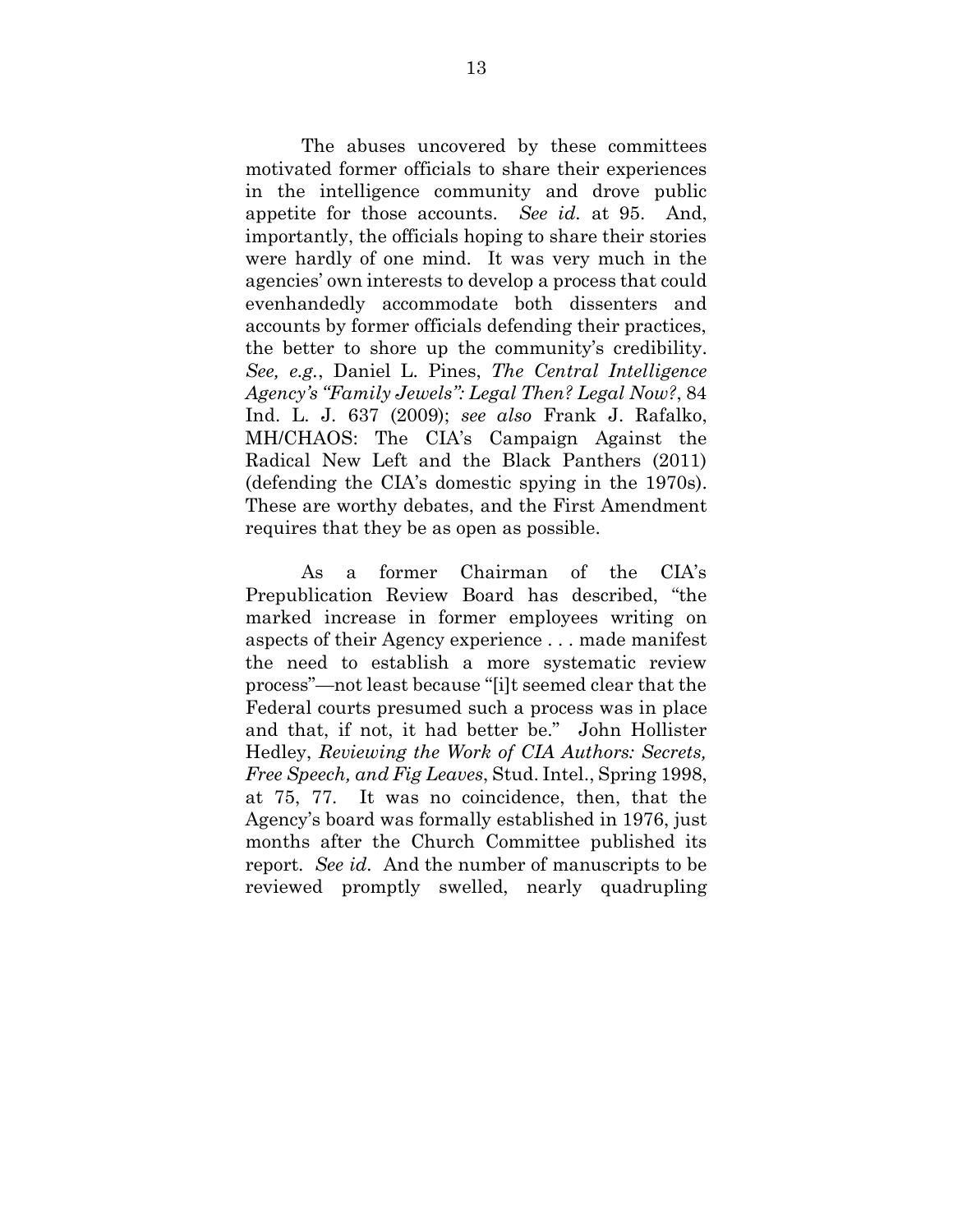between the board's establishment and the Supreme Court's decision in *Snepp*. *See* Rebecca H., *The "Right to Write" in the Information Age: A Look at Prepublication Review Boards*, Stud. Intel., Dec. 2016, at 17. Further, the intelligence community, conscious of the public demand for transparency, insisted to Congress that the emerging process would be collaborative rather than combative: "Our ultimate goal is to help [the author] get the thing published, not only to help him in the publishing process, but to get it reviewed and help him publish." *Prepublication Review and Secrecy Agreements*, *supra*, at 16.

The system in force today, because of its size, complexity, and the lack of coherent standards, has become a hindrance to public visibility into intelligence and military policies and activities, not a help. While the government has a compelling interest in ensuring national security, that "broad, vague generality" cannot be allowed "to abrogate the fundamental law embodied in the First Amendment." *See Pentagon Papers Case*, 403 U.S. at 719 (Black, J., concurring). And for too long now, the government has seized on the slightest potential nexus to national security to muzzle the very people the public must hear from to educate debate on national security decisions. Prepublication review was formalized in the first instance to accommodate the insight that "[g]overnment employees are often in the best position to know what ails the agencies for which they work," and this Court must hold it to boundaries that respect that First Amendment interest. *Lane*, 573 U.S. at 236 (quoting *Waters v. Churchill*, 511 U.S. 661, 674 (1994)).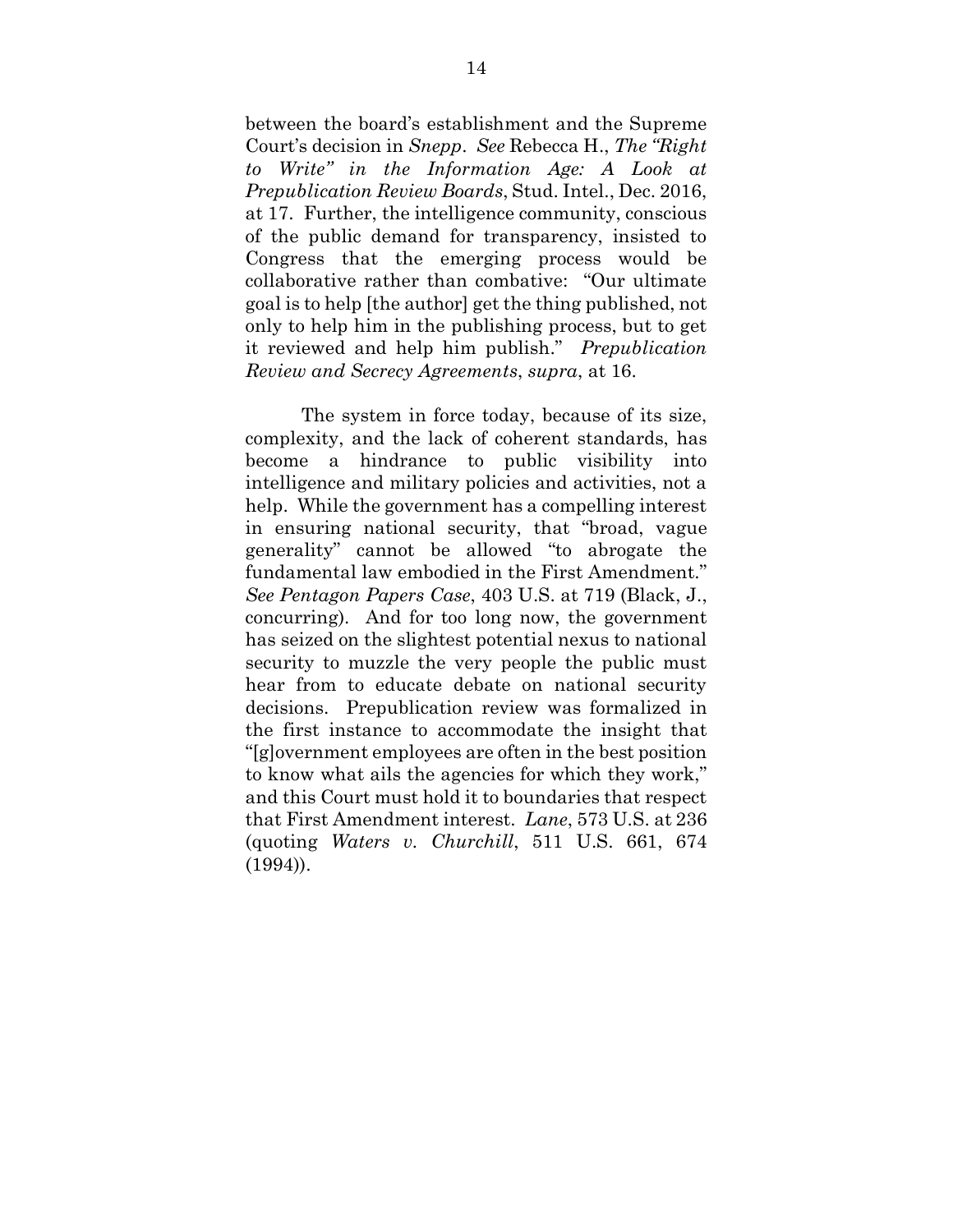#### **III.** *Snepp* **does not bless the current system.**

To say that *Snepp* authorized any of this, let alone all of this, distorts that decision beyond recognition. The analysis of any system of prior restraint requires considering its "specific features," taken as a whole, to determine if they "present[] a danger of unduly suppressing protected expression." *Freedman*, 380 U.S. at 54. But as Petitioners ably explain, *see* Pet. 35–37, there is little resemblance between Frank Snepp's particular obligations and the system that exists today. *Snepp* does not resolve every First Amendment question that might be raised by policies this Court never had occasion to consider.

The government has nevertheless taken to arguing that the Court in *Snepp*—without saying so in its opinion—comprehensively considered the relationship between First Amendment rights and prepublication review in any form. It has claimed, for instance, that because amicus Reporters Committee for Freedom of the Press urged the Court over forty years ago to hold the government to a showing that Snepp's book "pose[d] a clear and present danger to the national security of the United States," Br. of Reporters Committee, *supra* note 2, at \*3–4, *Snepp*'s silence on that argument relieved the government of any obligation to tailor its prepublication review policies to true risks of national security harm. But the suggestion is a non sequitur.

It is the decision actually written—not a litigant's reconstruction of the Justices' "thoughts regarding an opinion"—that "authoritatively demonstrate[s] the meaning of that opinion." *Tome v.*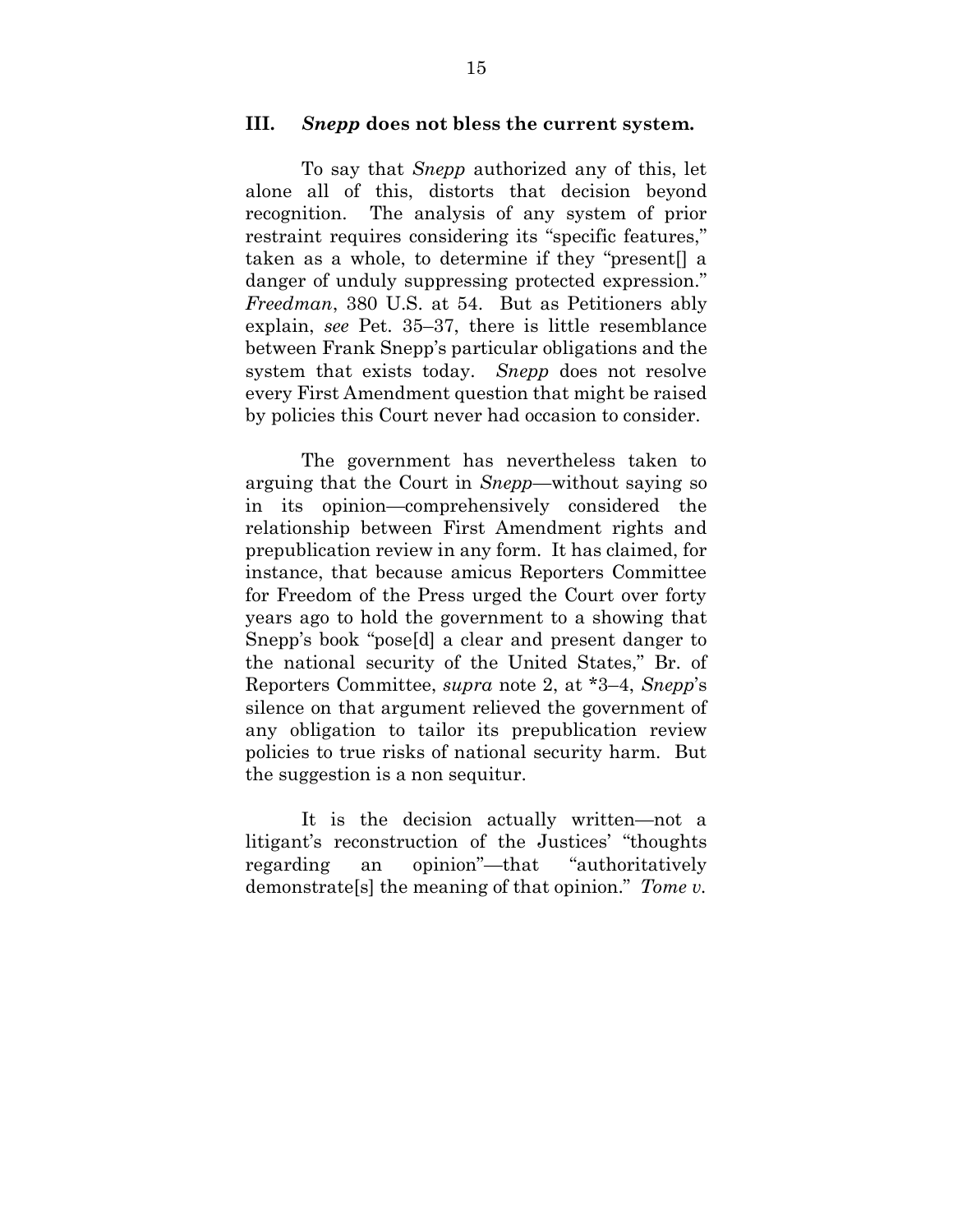*United States*, 513 U.S. 150, 168 (1995) (Scalia, J., concurring in part and concurring in the judgment). And *Snepp* is, as far as it goes, clear on this particular question: The Court concluded only that "'[t]he agreement that Snepp signed [was] a reasonable means for protecting" the government's national security interests, such that Snepp could not raise its invalidity as a "defense[] to the enforcement of his contract" in the government's action to impose a constructive trust. 444 U.S. at 509 n.3. But the Court went no further than that—it did not, for instance, hold that the government could substantively censor the particular material at issue by "obtain[ing] an injunction against the publication of unclassified information." *Id.* at 521 n.11 (Stevens, J., dissenting). In practice, this Court effectively denied Snepp's petition for consideration of the First Amendment questions presented, *id.* at 524, answering only the minimum necessary to move on to the issue of remedy. Put simply, the *Snepp* decision was grounded in a particular dispute and the specifics of a particular contract; it cannot be read as resolving the constitutionality of any system of prepublication review, particularly one as potentially suppressive of protected speech as that which exists today.

This case, by comparison, required the courts below—and would require this Court—"to look through forms" to a substance that *Snepp* never addressed. *Bantam Books*, 372 U.S. at 67. As Petitioners explain, those questions are urgent, unanswered, and ripe for review. *See* Pet. 37–38. *Snepp* should have been no barrier. But if *Snepp* can mean what the lower courts took it to mean, then